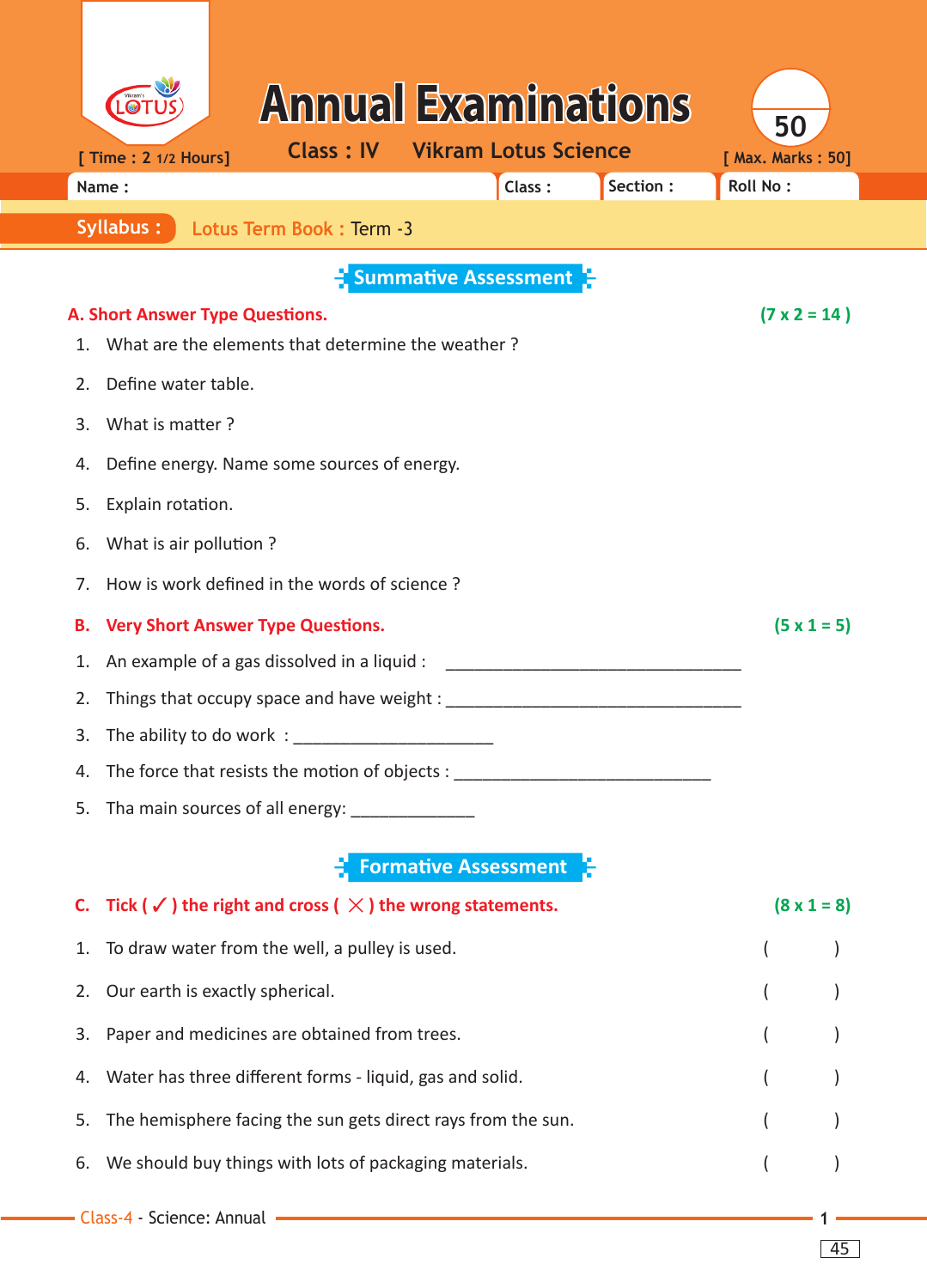|    | 7. Liquid gets changed into gas by melting.      |                                                               |                  |                              |      |                           |  | (                  |  |  |
|----|--------------------------------------------------|---------------------------------------------------------------|------------------|------------------------------|------|---------------------------|--|--------------------|--|--|
| 8. | The rotation of earth causes chnages in weather. |                                                               |                  |                              |      |                           |  | (                  |  |  |
| D. | Tick ( $\checkmark$ ) the correct answers.       |                                                               |                  |                              |      |                           |  | $(8 \times 1 = 8)$ |  |  |
|    |                                                  | 1. Which one of the following is the hottest part of the day? |                  |                              |      |                           |  |                    |  |  |
|    | (i)                                              | Morning                                                       | $\overline{(}$   | $\lambda$                    | (ii) | Noon                      |  |                    |  |  |
|    |                                                  | (iii) Evening                                                 | $\overline{(}$   | $\lambda$                    |      | (iv) Night                |  |                    |  |  |
|    | 2. What are the sources of energy?               |                                                               |                  |                              |      |                           |  |                    |  |  |
|    | (i)                                              | water                                                         | $\left($         | $\rightarrow$                |      | (ii) Sun and wind         |  | $\overline{(}$     |  |  |
|    |                                                  | (iii) All of these                                            | $\overline{(}$   | $\mathcal{E}$                |      |                           |  |                    |  |  |
|    | 3. In order to avoid air pollution, we should    |                                                               |                  |                              |      |                           |  |                    |  |  |
|    | (i)                                              | produce lots of vehicles( ) (ii)                              |                  |                              |      | buy many vehicles         |  |                    |  |  |
|    |                                                  | (iii) plant lots of trees                                     | $\left($         | $\left( \frac{1}{2} \right)$ |      | (iv) none of these        |  | (                  |  |  |
|    | 4. What are the three states of matter?          |                                                               |                  |                              |      |                           |  |                    |  |  |
|    | (i)                                              | Liquid                                                        | $\left($         | $\lambda$                    | (ii) | Gas                       |  | (                  |  |  |
|    |                                                  | (iii) Solid                                                   | $\overline{(}$   | $\left( \right)$             |      | (iv) All of these         |  | (                  |  |  |
|    |                                                  | 5. Solution of water and milk is a                            |                  |                              |      |                           |  |                    |  |  |
|    | (i)                                              | Solid-liquid solution                                         | $\sqrt{2}$       | $\rightarrow$                | (ii) | Liquid-liquid solution    |  | (                  |  |  |
|    |                                                  | (iii) Liquid - gas                                            |                  |                              |      | (iv) None of these        |  |                    |  |  |
|    |                                                  |                                                               |                  |                              |      |                           |  |                    |  |  |
|    | (i)                                              | Drinking                                                      |                  |                              |      | ( ) (ii) Farming          |  |                    |  |  |
|    |                                                  | (iii) Washing                                                 | $\overline{(\ }$ | $\left( \right)$             |      | (iv) All of these         |  |                    |  |  |
|    | 7. What cause (s) the change of the seasons?     |                                                               |                  |                              |      |                           |  |                    |  |  |
|    | (i)                                              | Revolution of the earth(                                      |                  | $\left( \frac{1}{2} \right)$ |      | (ii) Rotation of the moon |  |                    |  |  |
|    | (iii)                                            | Both of these                                                 | $\left($         | $\lambda$                    |      | (iv) None of these        |  |                    |  |  |
|    |                                                  | 8. Which one from the following is an incorrect statement?    |                  |                              |      |                           |  |                    |  |  |
|    | (i)                                              | The earth is main source of energy.                           |                  |                              |      |                           |  |                    |  |  |
|    | (ii)                                             | The moon is main source of energy.                            |                  |                              |      |                           |  |                    |  |  |
|    |                                                  | (iii) The main source of energy is sun.                       |                  |                              |      |                           |  |                    |  |  |
|    |                                                  |                                                               |                  |                              |      |                           |  |                    |  |  |